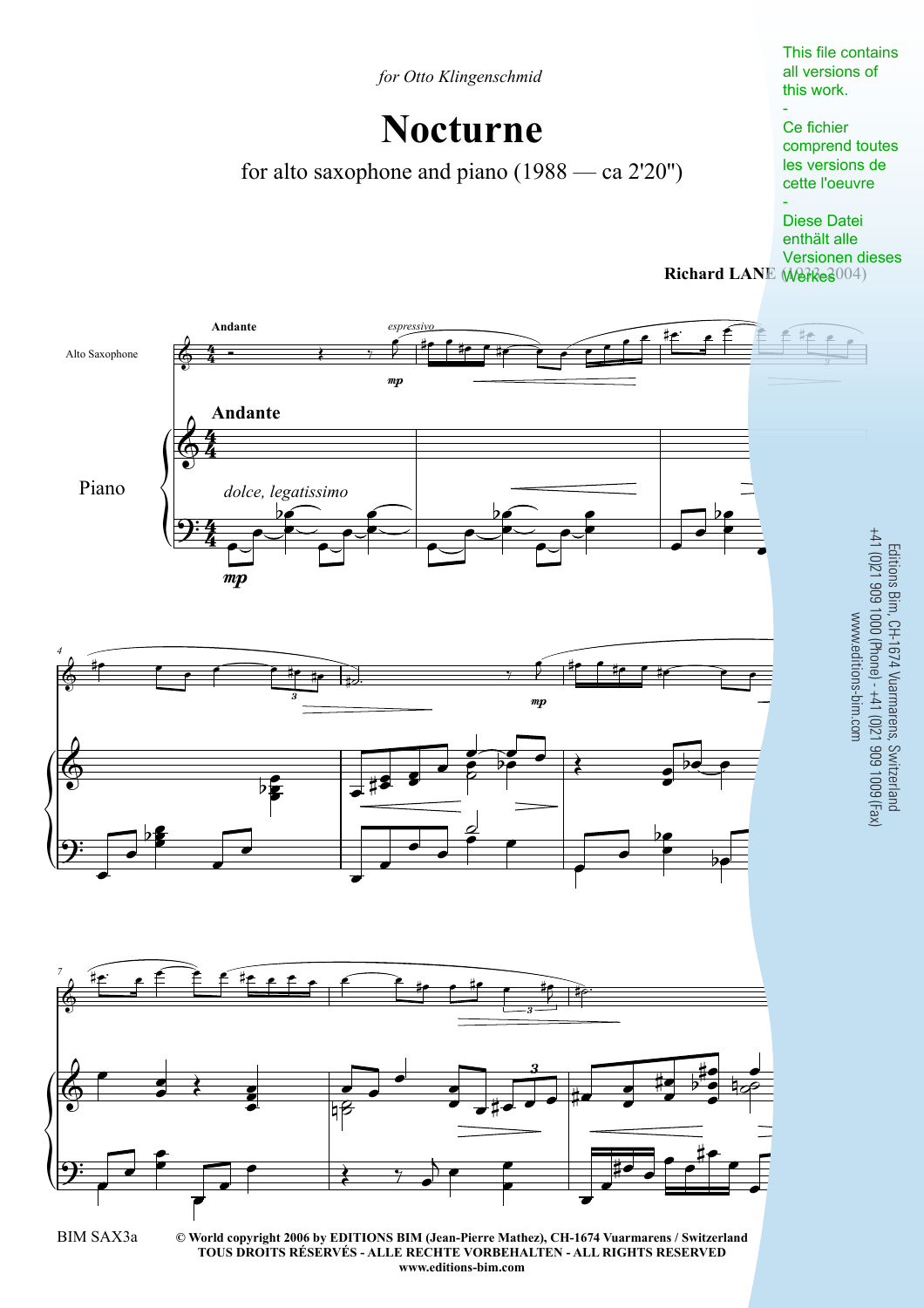

4 <sup>|</sup> *Photocopying is illegal — Photocopier est illégal — Photokopieren ist rechtswidrig*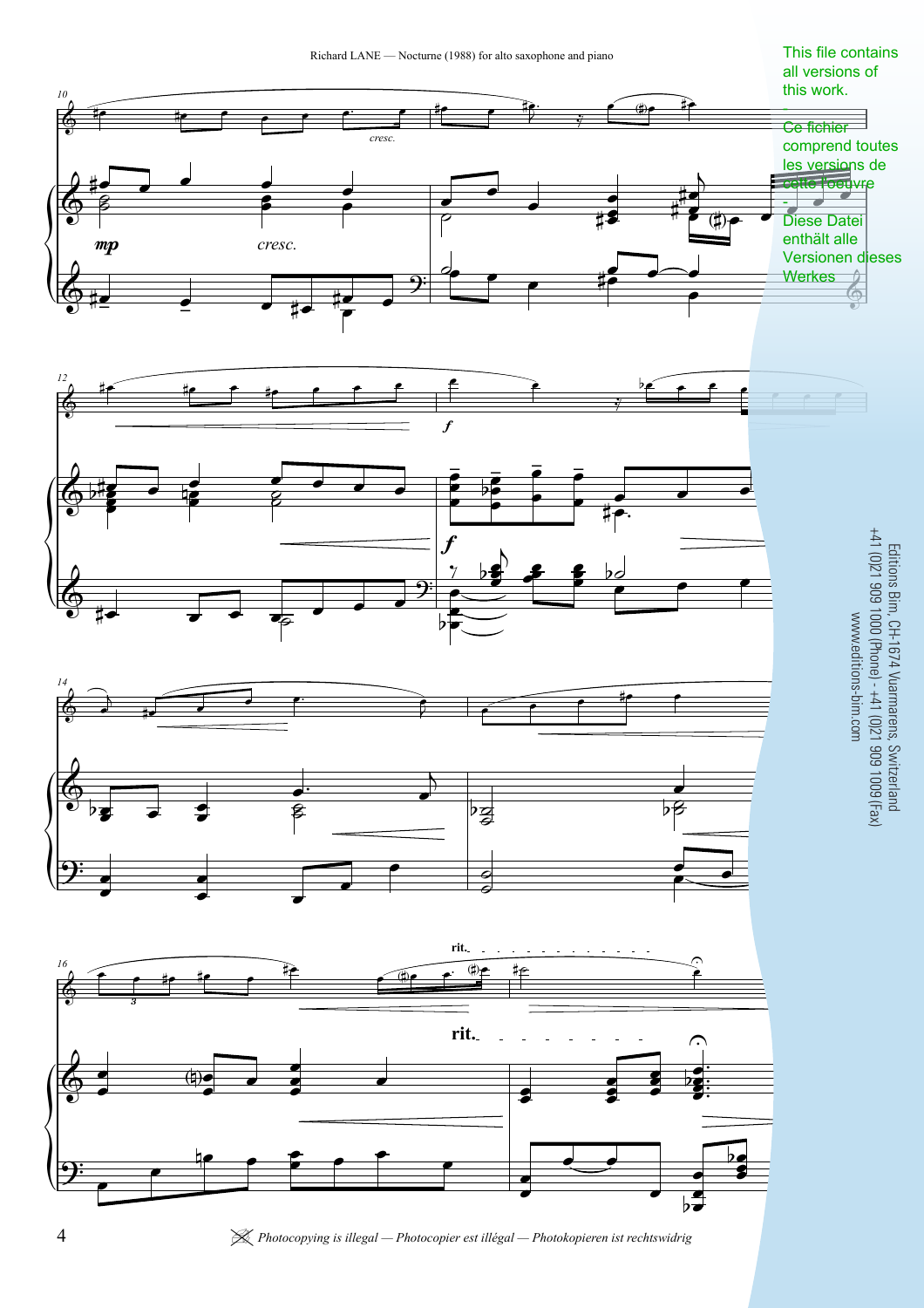

**© World copyright 2006 by EDITIONS BIM (Jean-Pierre Mathez), CH-1674 Vuarmarens / Switzerland** BIM SAX3b 3 **TOUS DROITS RÉSERVÉS - ALLE RECHTE VORBEHALTEN - ALL RIGHTS RESERVED www.editions-bim.com**